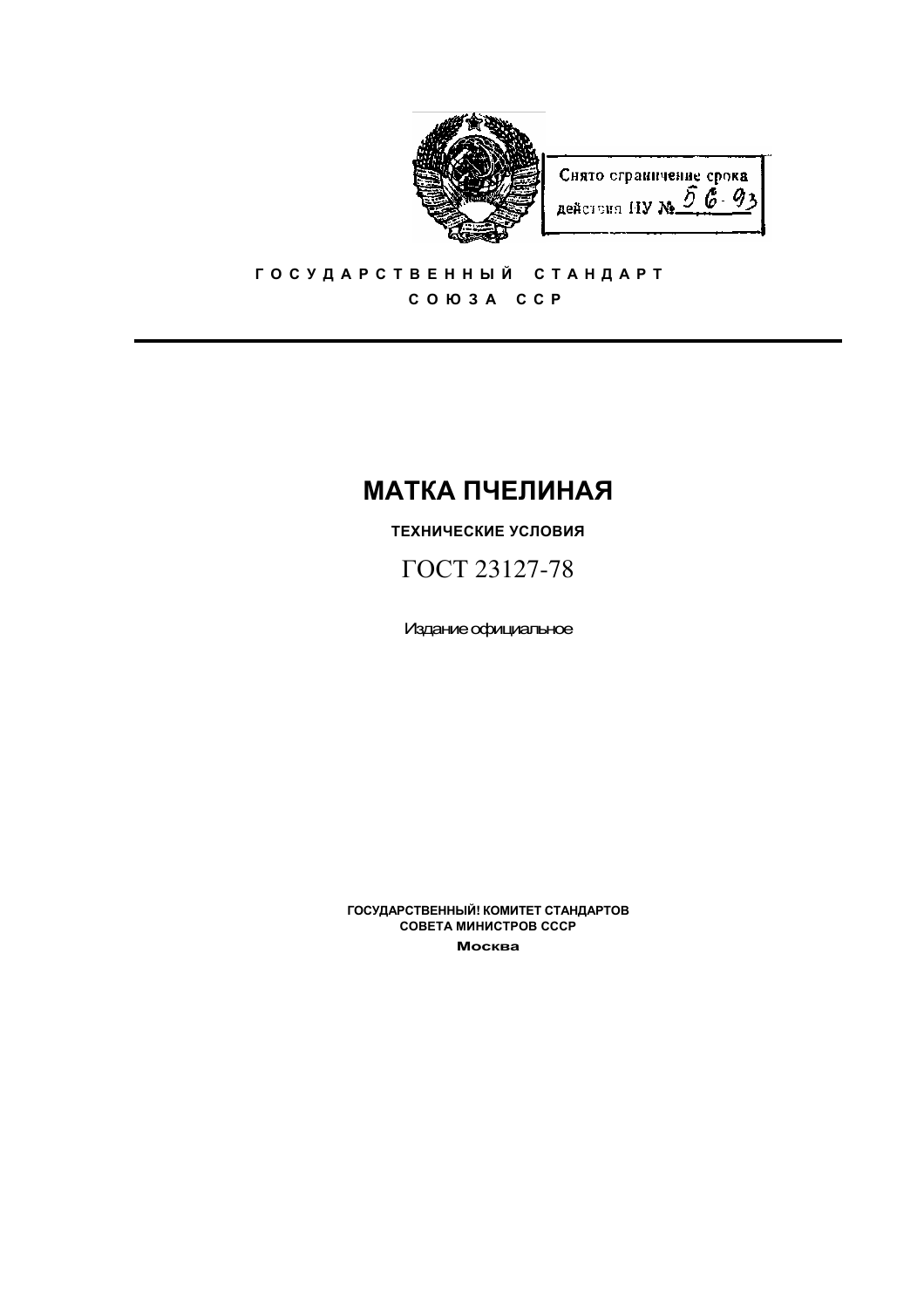РАЗРАБОТАН Министерством сельского хозяйства СССР

# **ИСПОЛНИТЕЛИ**

Г. Д. Билаш, Г. Ф. Таранов А. В. Бородачев

# ВНЕСЕН Министерством сельского хозяйства СССР

Зам. министра Л. Н. Кузнецов

УТВЕРЖДЕН И ВВЕДЕН В ДЕЙСТВИЕ Постановлением Государственного комитета стандартов Совета Министров СССР от 17 мая 1978 г. № 1331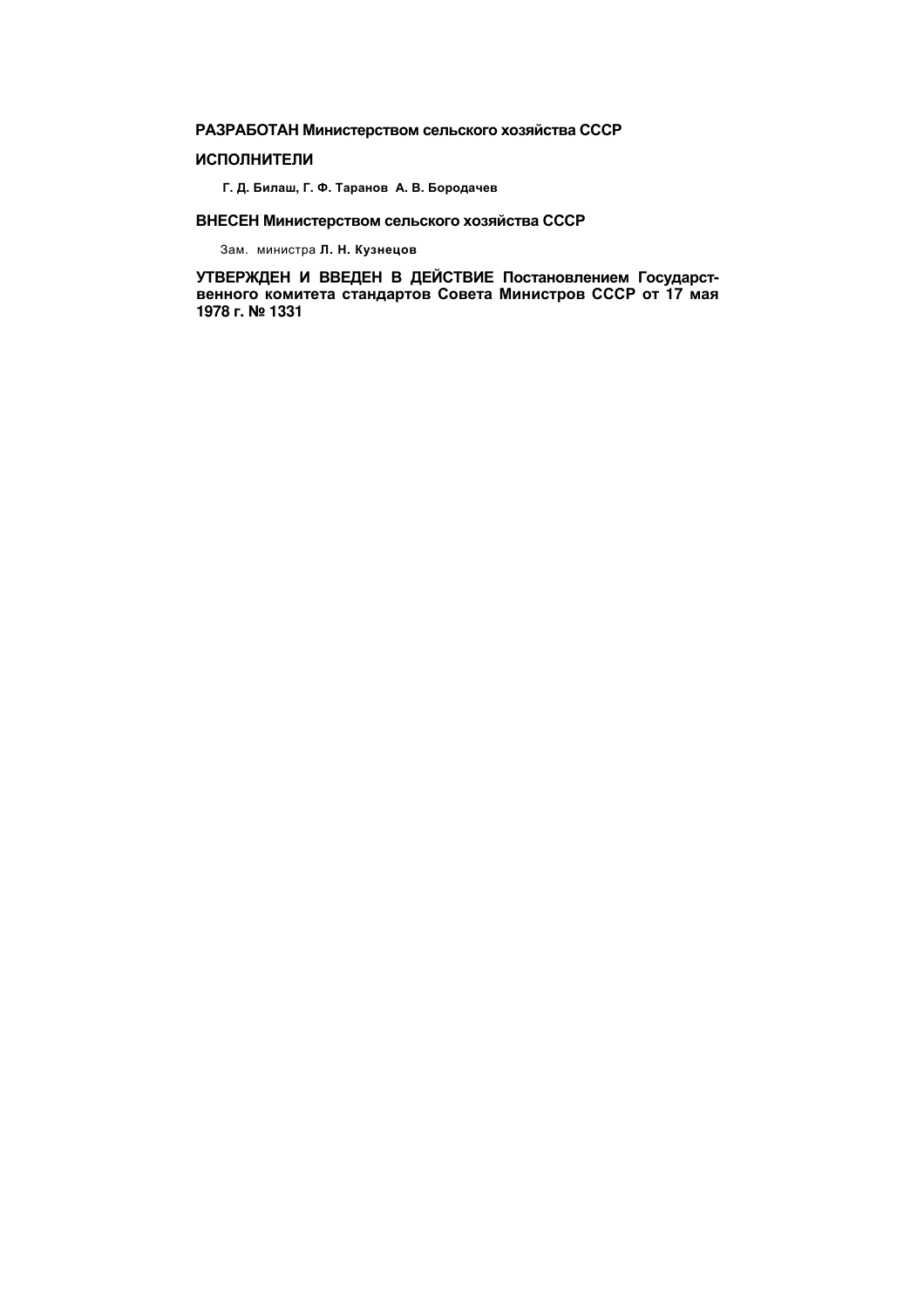| МАТКА ПЧЕЛИНАЯ            | TOCT     |
|---------------------------|----------|
| Технические условия       | 23127—78 |
| Mother bee. Specification |          |

Постановлением Государственного комитета стандартов Совета Министров СССР от 17 мая 1978 г. № 1331 срок действия установлен

с 01.01. 1979 г.

до 01.01. 1984 г.

#### Несоблюдение стандарта преследуется по закону

Настоящий стандарт распространяется на плодных, способных откладывать оплодотворенные яйца, и неплодных, не спаренных с трутнем, пчелиных маток основных пород, производимых государственными н другими организациями.

#### 1. ТЕХНИЧЕСКИЕ ТРЕБОВАНИЯ

1.1. Плодные и неплодные пчелиные матки должны соответствовать требованиям ветеринарного законодательства и настоящегостандарта.

1.2. Плодные матки должны отбираться из нуклеусов на третий-пятый день после начала кладки яиц.

1.3. Неплодные матки должны отбираться не позднее чем на второй день после выхода из маточников.

1.4. Пчелиные матки должны иметь характерный для каждой породы цвет и по биологическим признакам должны соответство вать нормам, указанным в таблице.

Издание официальное

Перепечатка воспрещена:

© Издательство стандартов, 1978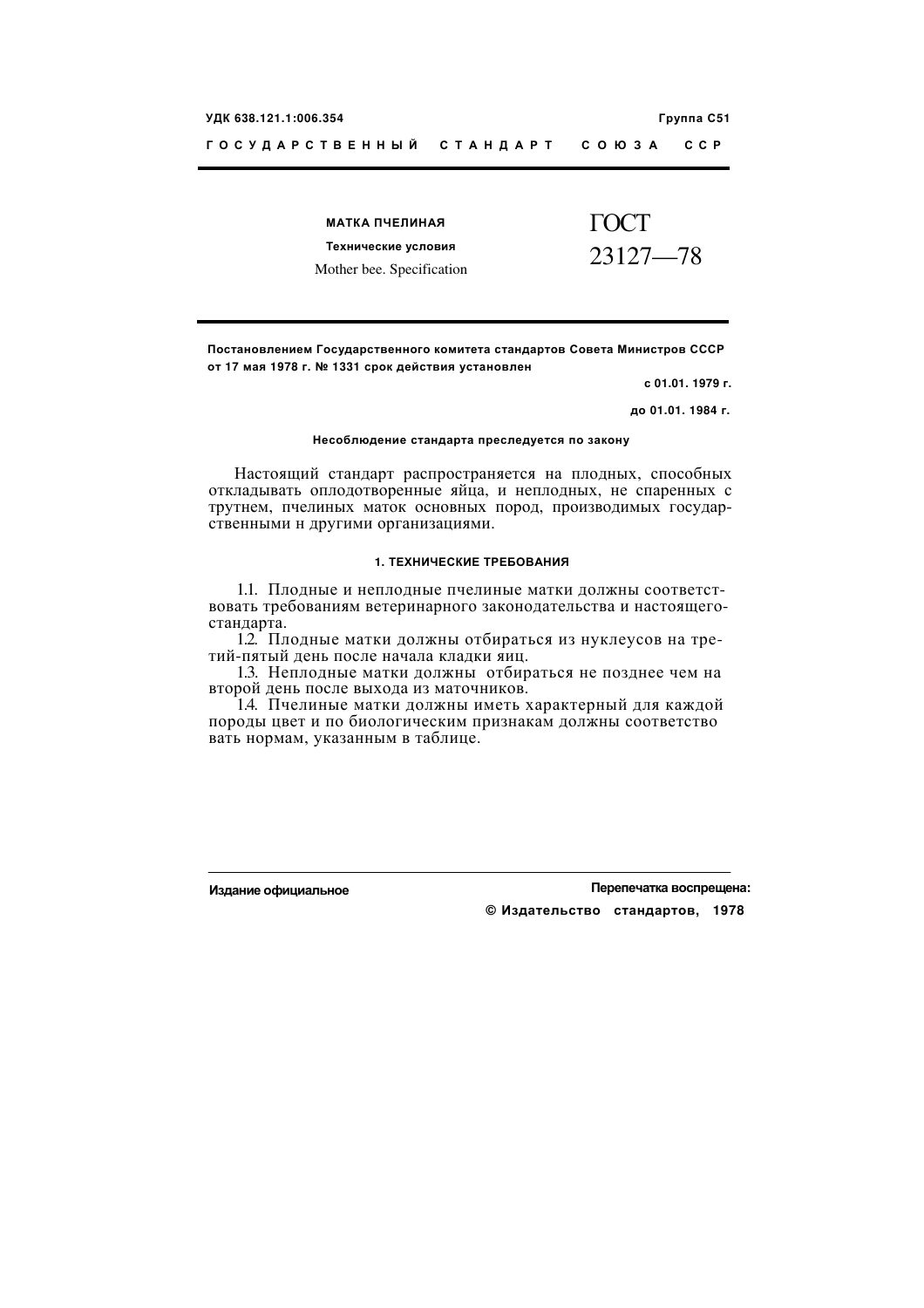### Стр. 2 ГОСТ 2J127-7В

|                                       | Биологические признаки и норма |         |                                  |                         |
|---------------------------------------|--------------------------------|---------|----------------------------------|-------------------------|
| Порода пчел                           | Масса, мг, не менее, матки     |         | Количество яй-<br>цевых трубочек | Длина третьего          |
|                                       | неплодной                      | плодной | в яичниках, шт.<br>не менее      | тергита, мм<br>не менее |
| Среднерусская<br>Серая горная кавказ- | 190                            | 210     | 300                              | 3,2                     |
|                                       |                                |         |                                  |                         |
| ская                                  | 180                            | 200     | 280                              | 3,0                     |
| Желтая кавказская                     | 185                            | 205     | 300                              | 3,2                     |
| Украинская степная                    | 185                            | 205     | 290                              | 3,1                     |
| Карпатская                            | 185                            | 205     | 290                              | 3,1                     |
| Итальянская                           | 190                            | 210     | 320                              | 3.3                     |
| Краинская                             | 185                            | 205     | 290                              | 3,1                     |

Примечания:

1. Дальневосточные пчелиные матки по биологическим признакам должны отвечать нормам, установленным для пчелиной матки украинской степной породы.

2. Через 6 суток после отбора матки из нуклеуса или ее выхода из маточника допускается уменьшение массы пчелиной матки по сравнению с нормой, установленной в настоящем стандарте, не более чем на 20 мг для плодной и не более чем на 115 мг для неплодной матки.

1.5. Пчелиные матки не должны иметь поврежденные крылья и ножки, а также вмятины на поверхности тела.

#### 2. ПРАВИЛА ПРИЕМКИ

2.1. Пчелиных маток принимают партиями. Партией считают любое количество плодных или неплодных пчелиных маток одной породы, оформленное одним документом о качестве.

2.2. В документе о качестве должны быть указаны:

наименование организации, в систему которой входит хозяйство-поставшик:

наименование или товарный знак хозяйства-поставщика и его адрес;

наименование продукции;

номер партии;

количество пчелиных маток в партии;

дата отправки партии (месяц, число, год);

обозначение настоящего стандарта.

2.3. Каждая партия пчелиных маток должна сопровождаться ветеринарным свидетельством.

2.4. Для проверки соответствия качества пчелиных маток требованиям настоящего стандарта от партии, состоящей до 10 маток, проверяют каждую матку, от партии свыше 10, но не более 50 маток отбирают 20%, но не менее 5 шт., от партии свыше 50 маток—  $10\%$ , но не менее 10 шт.

2.5. Количество яйцевых трубочек в яичниках матки и длину третьего тергита определяют по согласованию с потребителем.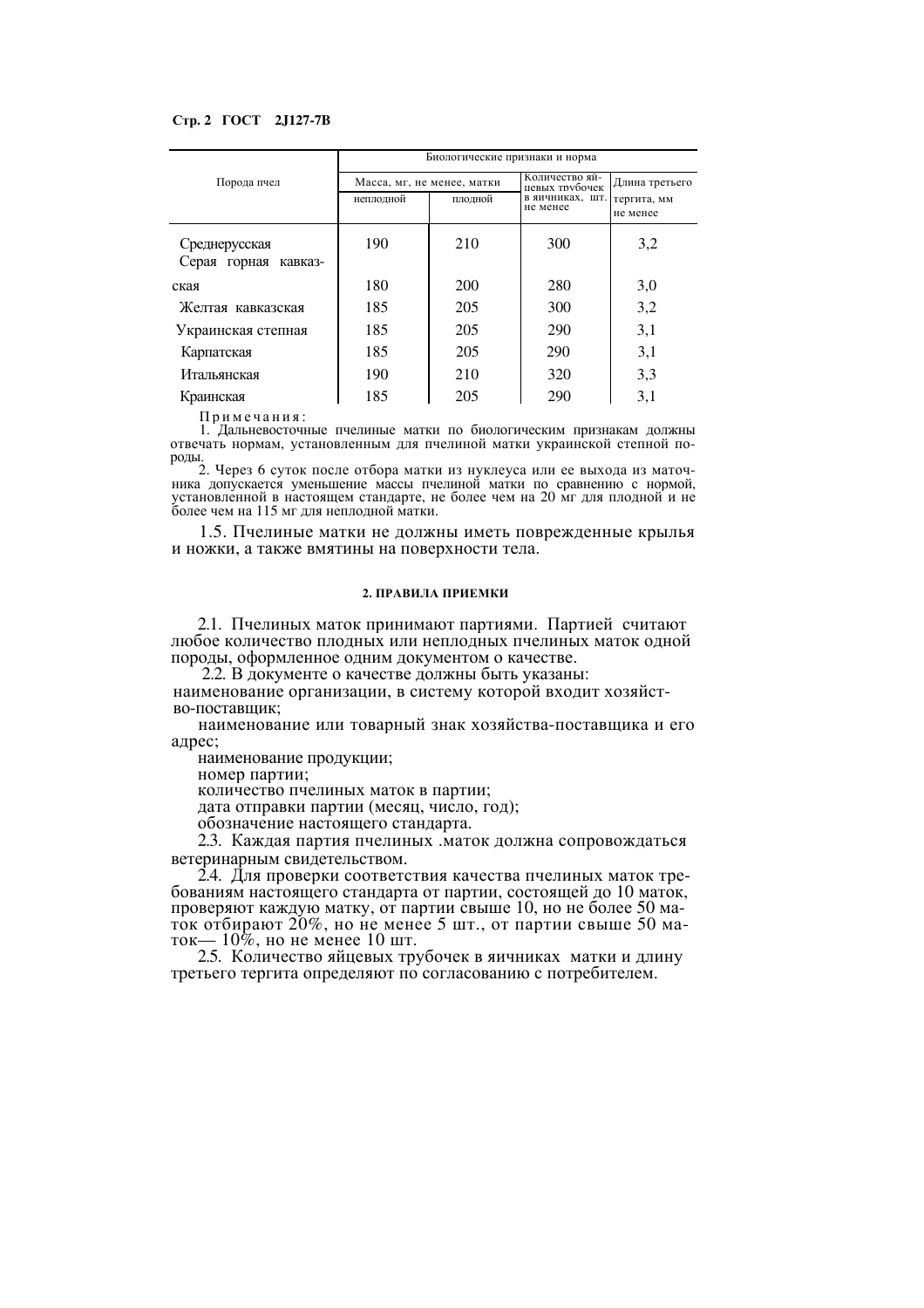2.6. При обнаружении в партии до 10 маток хотя бы одной матки и в проверяемых выборках более  $10\%$  маток, не соответствующих требованиям настоящего стандарта, партия бракуется.

#### 3. МЕТОДЫ ИСПЫТАНИЯ

3.1. Испытания проводят на каждой отобранной пчелиной матке.

.'5.2. Внешний вид и цвет матки определяют визуально.

.'13. Массу пчелиной матки определяют взвешиванием на торзионных весах или па аналитических весах типа ВЛА-200. При взвешивании матку помещают в предварительно взвешенный патрон из папиросной бумаги по ГОСТ 3479-75 или фольги.

3.1. Количество яйцевых трубочек в яичниках матки определяют подсчетом иод микроскопом типа МБС но ГОСТ 8284-67 при увеличении 16<sup>x</sup>. Для (проведения испытания «пчелиную матку анастезируют диэтиловым эфиром. Затем пчелиную матку помещают в чашку Петри на слой застывшего парафина с воском и препаровальными иглами отпрепаровывают яичники. Яйцевые трубочки подсчитывают в правом яичнике. Для определения общего количества яйцевых трубочек в яичниках пчелиной матки полученный результат удваивают.

3.5. Длину третьего тергита измеряют у тех же маток, которых использовали для определения количества яйцевых трубочек.

Отирепарованный третий тергит помещают в небольшое количество глицерина по ГОСТ 6824—76, нанесенное па предметное стекло. Длину тергита измеряют в средней его части под микроскопом типа МБС по ГОСТ 8284—67 при увеличении  $16^x$ .

#### 4. УПАКОВКА, МАРКИРОВКА И ТРАНСПОРТИРОВАНИЕ

4.1. Каждую плодную или неплодную матку помещают в пересылочную клеточку, изготовленную в соответствии с нормативнотехнической локументацией.

4.2. В каждую клеточку, кроме пчелиной матки, помещают от 8 до 12 молодых рабочих пчел, отобранных из того же нуклеуса или из той же семьи, из которой взята матка, и  $20-25$  г корма, приготовленного по рецептуре, утвержденной в установленном по рядке. Корм помещают в клеточку не ранее чем за 10-12 ч до от лова матки.

4.3. Чистопородные матки должны иметь на грудном щитке цветную метку, нанесенную в соответствии с утвержденными пра випами

4.4. В каждую клеточку с пчелиной маткой между пленкой и фанерной крышкой вкладывают свидетельство с указанием:

наименования хозяйства-поставщика, его местонахождения (город или условный адрес);